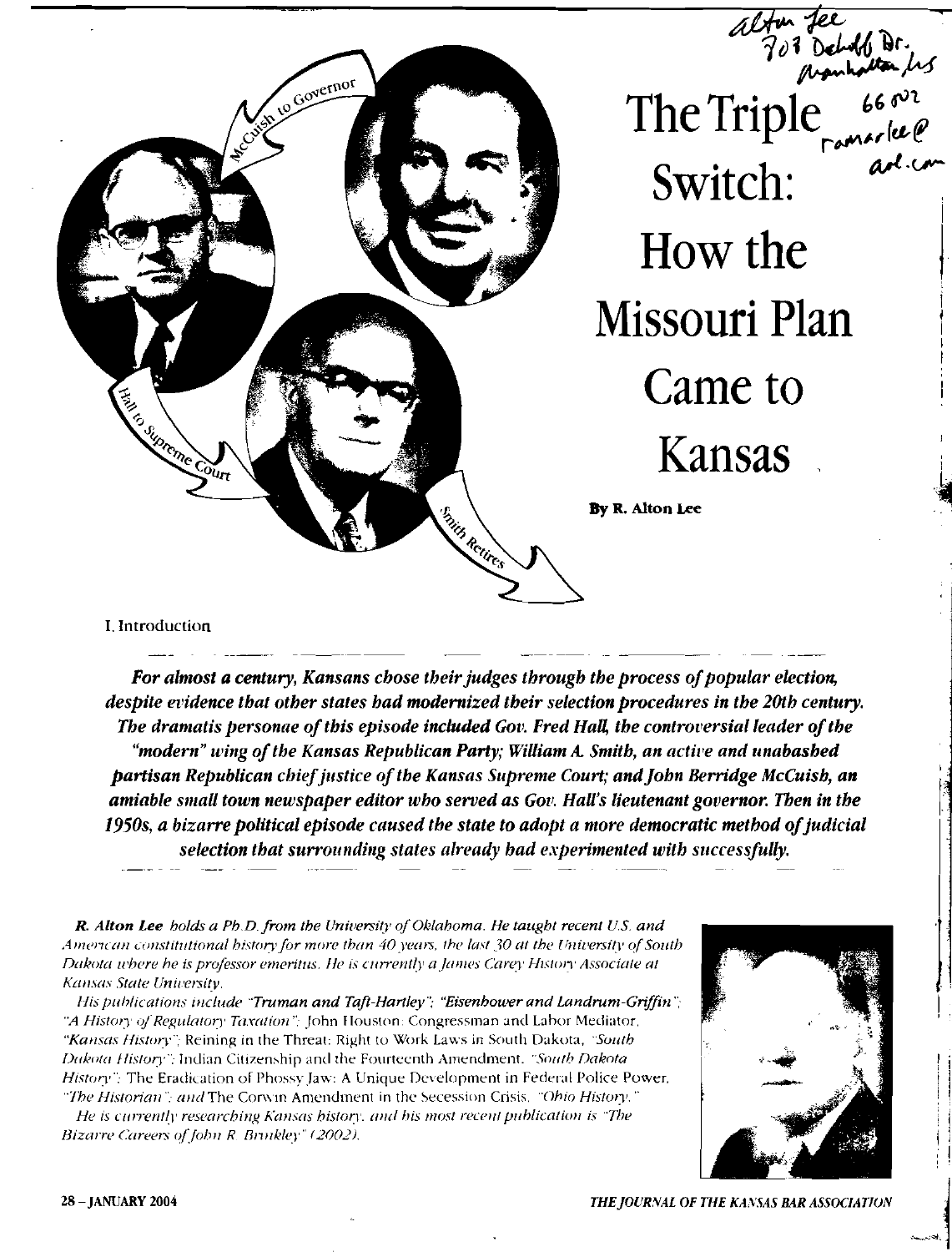The story begins in late 1956 when William Amos Smith, chief justice of the Kansas Supreme Court, became senously ill. The normally hale and hearty 68-yearold shrugged off his symptoms until that December when he collapsed and was hospitalized with a high fever and abdomi-

nal pain. Doctors diagnosed uremic poisoning caused hy a kidney Slone, and they operated immediately. In this stricken condition. Smith nude the important decision to retire from the bench. precipitating the 'Triple Swilch of 1957," which involved the suddenresignations of three state officials.

Had Smith been operated on earlier. he might have recovered sufficiently by Christmas 1956 and been able to complete his term in office through 1958. Had his surgery been a week later. there would have been no time to plan the switch. The timing was crucial because, either wav, it would have precluded the "Triplc jump."'

During this period Kansas judges ran for office on a partisan ticket, and some judges continued their partisan political activity while on the bench. In fact, the system encouraged this intrigue in many ways. Justice Smith was notorious for his extensive actions in politics and was disliked by many party regulars.

Among other incursions into politics, hc supported his friend C Wesley Roberts, Republican national chairman. when Robens received an \$11,000 commission for facilitating the sale of the Ancient Order of United Workers (AOUW) hospital at Norton. The hospital had been built on state property and soon would have reverted to the state without cost. A legislative committee exposed the episode, resulting in serious embarrassment for Republicans. statewide and nationally, and especially for Gov. Edward Arns conservative faction of the party, President Eisenhower, who had just campaigned for office on the

slogan to "clean up the mess in \X.';lshington." accepted Roberts: resignation as Republican national chairman Former governor and elder statesman Alf Landon, an opponent of Roberts, decried the arrangement as "peddling his political influence in a



Gov. Fred Halt opposed the Right-to-Work legislation and vetoed It

raid on the public treasury of Kansas," adding that Roberts' explanation of his role "does not satisfy the people of Kansas by a long shot."<sup>2</sup>

The Roberts episode, and other issues regarding the entrenched officials in the Republican Party in Kansas, led young Republican Frederick Lee Hall to press for cleaning up the "mess in Topeka." Hall would later be elected governor. and his controversial term further exacerbated this split in party ranks. Yet Smith, whose son Don was a member of Hall's law firm, supported the liberal Hall in his battles with the party and the Legislature, primarily because Smith liked winners, On March 1. 1956. seniority allowed Smith to replace W.W. Harvey as chief justice when Harvey retired. Smith planned to serve out the remaining two years of his term before mandatory retirement; however, kidney stones altered his plans.'

> Hall, the second protagonist, had a tempestuous political career. Born July 24, 1916, in Dodge City. Hall received his education in that city's puhlic schools. His ability as a high school debater won him a scholarship to the University of Southern California. where he received an undergraduate degree in 193R and a law degree in 1941 He returned to Dodge City 10 practice but was unknown in Kansas politics, except for prior work in the Young Republicans organization He ran for lieutenant governur in 1950. one of nine candidates. and won the election. This splitting of the Republican vote allowed Hall. the candidate "west of 81." to win because he was strong in western Kansas."

Arn was a conservative who resigned as attorney general to accept a seat on the Supreme Court. He soon vacated that position to run for governor and won.

He and Lt. Gov. Hall immediately began squabbling Arn was part of the Old Guard faction in Kansas. and *Pageant* magazine descrihed him as one of the five "worst" governors at the time. Gov. Am and the liberal Hall proved to be incompatible from the start. Hall had a law degree from outside Kansas and had worked in Washington for the War Production Board during World War II. Hall had no military experience, however, because of a minor physical problem, and many believed be had a disagreeable personality, which were fatal flaws for success in the Republican Party in the period immediately after

## **FOOTNOTES**

1. Brian J. Moline, *Bill Smith: The Jurist as Politician*, **58 JKBA**, Press, 1966): 552.<br>DV/Dec 1985, at 34, calls this the "Triple Play": Homer Socolofsky, 3. *Id* fn 1 at 31-34; *Id* fn. 2 at 552-53. Nov/Dec 1985, at 34, calls this the "Triple Play": Homer Socolofsky, 3. Id fn 1 at 31-34; *Id* fn. 2 at 552-53.<br>GOVERNORS OF KANSAS, University Press of Kansas, 1990, at 202, 204, 4. Sketches of Governors TOPEKA DAILY CAPI GOVERNORS OF KANSAS, University Press of Kansas, 1990. at 202, 204, *4. Sketches of Governors* TOPEKA DALY CAPITAL, Feb. 26, 1976. The labels it the "Triple Jump," as do many other authors. It was a "triple "west of 81" te labels it the "Triple Jump," as do many other authors. It was a "triple jump" only if one thinks of Smith "jumping" into returnent, which is

2. Donald R. McCoy, LANDON OF KANSAS (University of Nebraska Press, 1966): 552.

jump" only if one thinks of Smith "jumping" into retirement, which is dividing the rural western two-thirds of the state from the more not entirely a correct term for his decision to retire at that time. densely populated eastern part. Hall won this area solidly See Photen A. Smith and Clarence J. Hcin, *Republican Primary Fight: A Study in*  Factionalism. CASE STUDES IN PRACTICAL POLITICS (New York. 1958) at 2.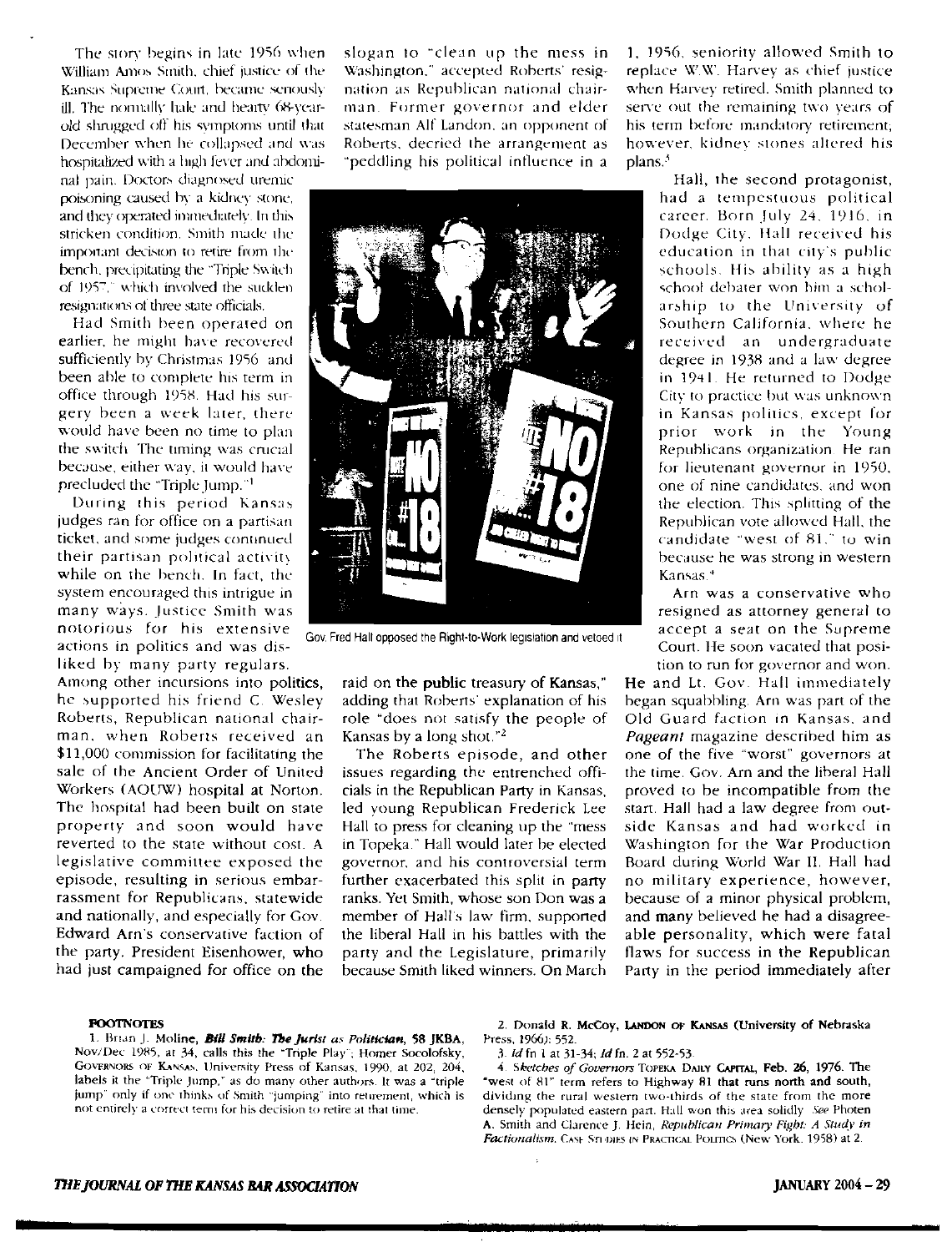the war. In addition, Hall was aggressive and pugnacious and, as a result, Arn supporters determined to purge him from parry politics. They ran Wayne Ryan, a veteran state senator and close personal friend of the governor. against Hall in the 1952 primary. The maverick Hall campaigned on the

issue that the party leadership was trying to "purge" him. Hall's narrow victory Republicans because he was fighting the 'machine," always a popular cause for youthful voters. During this term. the Arn faction could only curtail Hall's powers in presiding over the Senate, or as the *Topeka Daily Capital* expressed it, they "dehorned" him.'

Despite this "dehorning," Hall continued his crusade against the Old Guard. Their opposition to the "outsider" lieutenant governor won him additional support that year from the younger Republicans, especially in the legislative chamber. Hall played a key role in the exposure of the Roberts episode. which also increased the number of his enemies. He was continually at odds with Paul \X/unseh. president of the Senate and the most powerful figure in the Legislature. Because of Hall's continual criticism of "government by crony" and the "mess in Topeka." the party leaders - Arn. Kansas City businessman and National Committeeman Harry Darby, U.S. senators Frank Carlson and Andrew Schocppcl. and Congressman Ed Reese (known as the "Arn, Darby, Carlson faction")  $-$  were determined to eliminate Hall from Kansas politics.

When Hall announced in January 1954 that he would run for governor, the Old Guard supported George Templar, who resigned as U.S. Attorney to run in the primary. Hall. campaigning on the issue of "the restoration of faith and dignity in Topeka." narrowly won with 52 percent of the vote. His theme in the general election was "Let's Clean Up Topeka as President Eisenhower Cleaned Up Washington." He easily dispatched democratic newcomer

him. Hall's narrow victory<br>earned him a statewide fol-*When Hall announced in January 1954 that he* **county workers who sup-<br>lowing among young, liberal <b>***would run for governor, the Old Guard supported* supported the tra lowing among young, liberal *would run for governor, the Old Guard supported George Templar, who resigned as U.S. Attorney to run in the primary. Hall, campaigning on the issue*  of "the restoration of faith and dignity in Topeka," *narrowly won with* 52*percent ofthe vote. His theme in the general election was "Let's Clean Up Topeka as President Eisenhower Cleaned Up*  Washington."

> George Docking of Lawrence with a 40,000 vote majority, "the biggest majority that Kansas had ever given a state candidate." He thus replaced the dominant faction in control of the state government and, as he bragged to the people in his inaugural speech, "I am under obligation to no one but you. I have no master but you."<sup>6</sup>

> Hall's strong support in the House of Representatives permitted his candidate to defeat the Republican leadership's "anointed" candidate for speaker, Warren Shaw. in a party caucus. The governor went on to press for extensive state aid to high schools and an increase in the state budget, issues that the conservative faction opposed. His veto of a "Right-to-Work" hill won him praise from Eisenhower's secretary of labor, James P. Mitchell. hut this action. plus his attempts to clean out the Statehouse in Topeka. cemented his fate with the Old Guard. Although Republican state chairman Lloyd H. Ruppenthal was a Hall supporter and, in fact, had been his campaign manager in the recent elec

tion, he broke with Hall, especially over the firing of Purchasing Director Eugene W. Hiatt and over financing for Republican candidates. Ruppenthal believed that. as party chairman, he was not the governor's agent and should allocate party finances on the basis of the good of the party, not to promote

Hall. In addition, Hall wanted state patronage to go to ported him while Ruppenthal the county party chairmen controlled this patronage.

Hall needed friends in the party machinery. To gain support, Hall askcd Old Guard stalwart Wilbur G. Leonard to head the Revenue and Tax Commission. The patronage post became available when the incumbent, Ruppenthal, found he could not devote

full time to his state job and also hold the position of executive secretary of the Rcpublican Party, a newly created post to which he had been named. Leonard had experience with the Alcoholic Beverage Commission, and the governor hoped he could use this expertise to straighten out the administrative prohlems in the Tax Commission and to serve as a foil to Ruppenthal and the conservatives who controlled the state party machinery Leonard soon joined forces with Ruppenthal. however. when Hall demanded Leonard purge the Tax Commission of old time employees as part of his "clean out the Statehouse" campaign."

On the other hand, Hall won widespread praise in this campaign. The national press gave him rave reviews. President Eisenhower, who had won office by stressing the issue of cleaning up "the mess in Washington." lauded Hall as "the kind of forwardlooking young man the GOP must develop." In 1956, his second year in

5. Pageant "worst" quote in Topeka Dally Capital, *Sketches of* Hall, however, the magazine overlooked the election two years Governors, Feb 26, 1976. In an interview on December 11, 2001. previously when Ed Arn defeated h Republican State Party Secretary Wilbur G Leonard itemized Hall's political weaknesses, as he saw them. *7 Id.* fn. 5 State Right-to-Work laws in effect prohibited the closed

BIOGRAPHICAL DIRECTORY OF THE GOVERNORS OF THE UNITED STATES. 1789-Hall and party leaders because many of them were business people 1978 (Westport, Ct. 1978); WICHITA EAGLE, Jan. 11. 1954: TOPFNA DAIIY who had no problems CAPITAL (Feb. 15. March 28. 1953, Feb. 26. 1976), "biggest majority" quote from *Newsuveek*, 46, Nov 28, 1955, at 35. In its enthusiasm over

previously when Ed Arn defeated his Democratic opponent, Charles Rooney, by more than 125,000 votes.

6. Smith and Hein *Id* at 3-6: Robert Sobel and John Raimo (eds.), shop. Leonard did not beheve Right-to-Work was a great issue between who had no problems with their unorganized employees and thus<br>were not proponents of Right-to-Work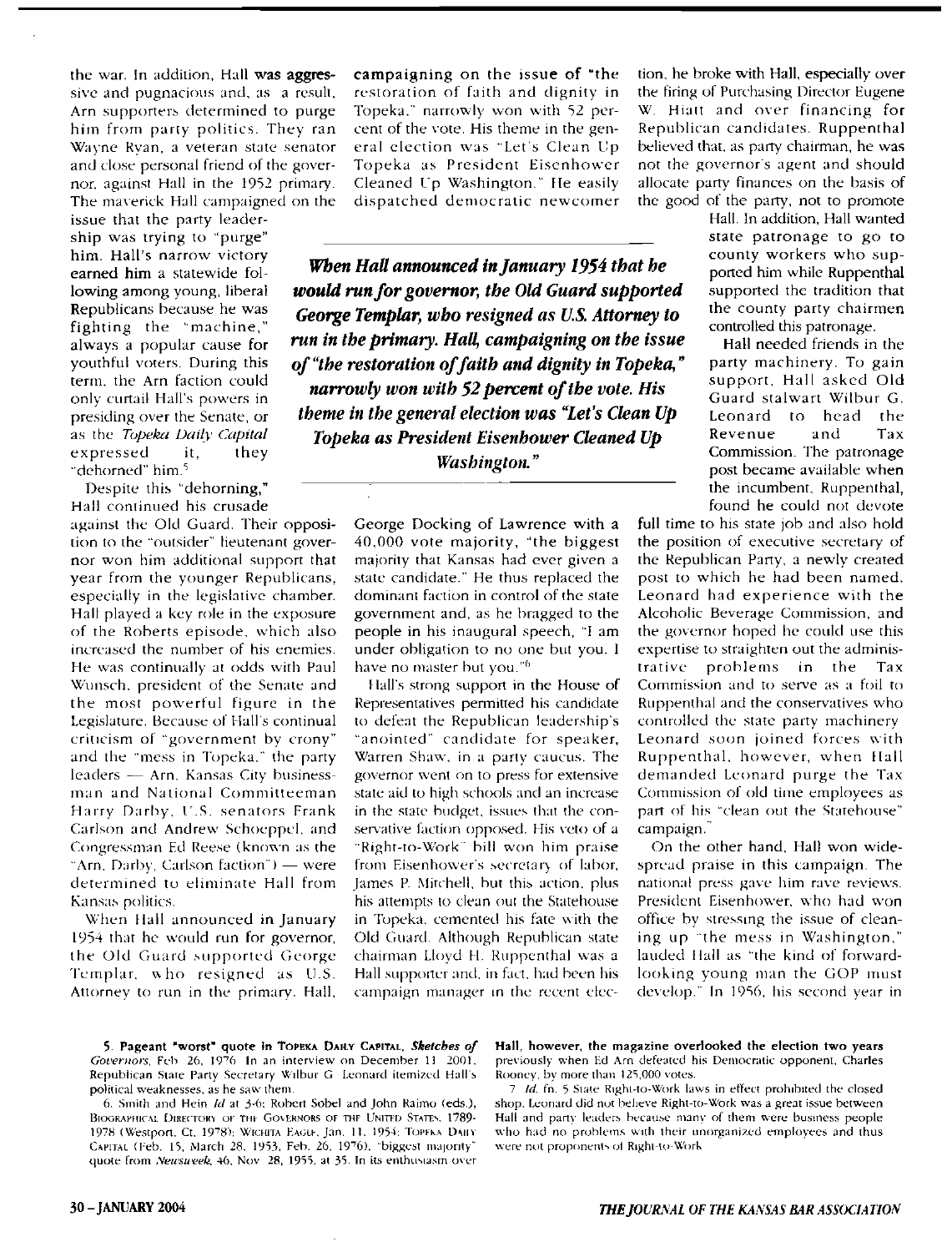office, national columnists extolled Hall's virtues when he sought to "prune the deadwood in the state house." He persuaded the Legislature to increase state aid to high schools, he increased worker's compensation payments, and his Right-to-work veto prompted Time magazine to describe

him as "a man on the rise." In Kansas GOP circles, though, the governor was rapidly<br>becoming anathema. When

ited President Eisenhower. On his return to Topeka, a political opponent wrote the president's press secretary that

Hall utilized this friendly meeting "for all he is worth, which is not much.... I sincerely hope that no one back there feels that there is any need to play footsie with him. He is losing ground here every day." Hall later received a letter from Eisenhower that read, in part.

Aside from the personal endorsement [of Republican governors at their annual convention], your action is indicative of the teamwork that is so necessary to the existence of a dynamic Republican organization. Together we have already accomplished much. I am confident we shall work together to an even greater record in the future.<sup>9</sup>

Resolved to demonstrate his control over the state party machinery. Hall decided to select the slate of delegates to the Republican National Convention, which would meet in San Francisco in late summer 1956 to renominate Eisenhower and Nixon. Hall's office announced that the governor would seek a replacement for Darby as Republican national committeeman. This solidified the determination of the anti-Hall forces to crush him. When the district and state conventions met, they

the general control when **Resolved to demonstrate bis control over the state** Shaw correctly responded he called recalcitrant legisla-<br>tors "SOBs" to their faces, *the street of the Peterlines Mational Compution* of political contributions. tors "SOBs" to their faces, *delegates to the Republican National Convention*, of political contributions.<br>they formed the "SOB Club" delegates to the Republican National Convention, This money, however, went and. as a result, "Kansas did a *which would meet in San Francisco in late summer* into the ruling party's cambelly laugh and thin-skinned **1956 to renominate Eisenhower and Nixon. Hall's** paign chest and party lead **1956** to **1956 to renominate Eisenhower and Nixon. Hall's** paign chest and party lead-<br>**1956 to renominate Eisenhow** Hall was the victim." One of **office announced that the governor would seek a** a set did not distribute any of thall. He had to raise described his problem as *replacement for Darby as Republican National* his own campaign funds, wanting "to play every instruwanting "to play every instru-<br>ment in the band and lead it **committeeman. This solidified the determination of** anger at the party leader-<br>too."<sup>8</sup> the anti-Hall forces to crush him. When the district The Kansas governor vis- and state conventions met, they constituted a test of Hall printed his letter *strength that defeated Hall* 

> constituted a test of strength that defeated Hall. A majority of Old Guard delegates was chosen, along with Darby as national committeeman and his veteran cohort, Mrs. C.Y. Semple, as national committeewoman. The pair was elected to his fifth four-year term and her second. When the state convention also chose Ruppenthal and Leonard as delegates, Hall demanded they resign their party positions. They declined to do so, and the party apparatus sustained their decision. The unanimous election of Darby and Semple broke tradition as this action of selecting national committeemen was usually taken after the delegation arrived at the convention site.<sup>10</sup>

In the Republican primary of 1956. the Old Guard ran Shaw against Hall. Shaw was bitter over his loss of the speakership the previous year and eager to confront the governor and his liberal forces, His major plank was unconditional support of Right-to-Work. a popular issue in a state where organized labor was particularly weak and

farmers strongly opposed unions. In a precedent-shattering television debate in 1956. Shaw portrayed Hall as the labor candidate. Hall challenged Shaw on the question, but the debate altered few votes as Kansans had already made up their minds on the issue. The gove-rnor, in turn, alleged that Shaw had

> received a 1-cent kickback from wholesalers who sold gasoline to the state, and

> from the highly popular President Eisenhower in political advertisements under the banner of "lead-

ership and teamwork." Former Gov. Arn informed Eisenhower's chief of staff, Sherman Adams, that this had made the Old Guard faction's primary fight against Hall "difficult by using the personal letter he received from the president. He has showed it on TV, read it in his speeches and published it in political ads as per the enclosed," Assistant staff member Howard Pyle penciled a note to Adams at the hottom of the missive, "this letter becomes increasingly familiar." Despite this advantage, Arn predicted success 'in our Kansas project' at tomorrow's primary ... keep your fingers crossed." His assessment was correct as Shaw won the contest by 33.000 votes, George Docking narrowly defeated Harry Woodring. former governor and secretary of war during the New Deal. in the Democratic primary by less than 900 votes. Shaw lost the general election to Docking, however, by a large margin of more than 100,000 votes, Hall blamed the loss on the Kansas

8. The first two quotes are from NEWSWEEK, 46, Nov. 28, 1955, at 35 Library, hereafter cited as DDEL.<br>d the last two are from TIME, 68, Aug. 20, 1956, at 16 10. KANSAS CITY TIMES, June 12, 1956. and the last two are from Times, 68, Aug. 20, 1956, at 16 10. KANSAS CITY TIMES, June 12, 1956.<br>9. "Footsie" quotes are from Stewart Newlin to James Hagerty, May 11. Smith and Hein, fn. 3 at 13-15; Topeka Dally Capital, Au

9. "Footsie" quotes are from Stewart Newlm to James Hagerty, May 1], 19'5'5, OF 109-A- z-Kansas I: Dwight D Eisenhower to Fred Hall, 1956. fn. 4, *Id.*  July 12, 1956. OF 109-A-2 Kansas, box 502. Dwight D Eisenhower

j<br>j  $\sim$  ,  $\sim$ j j ,

j. .~ . J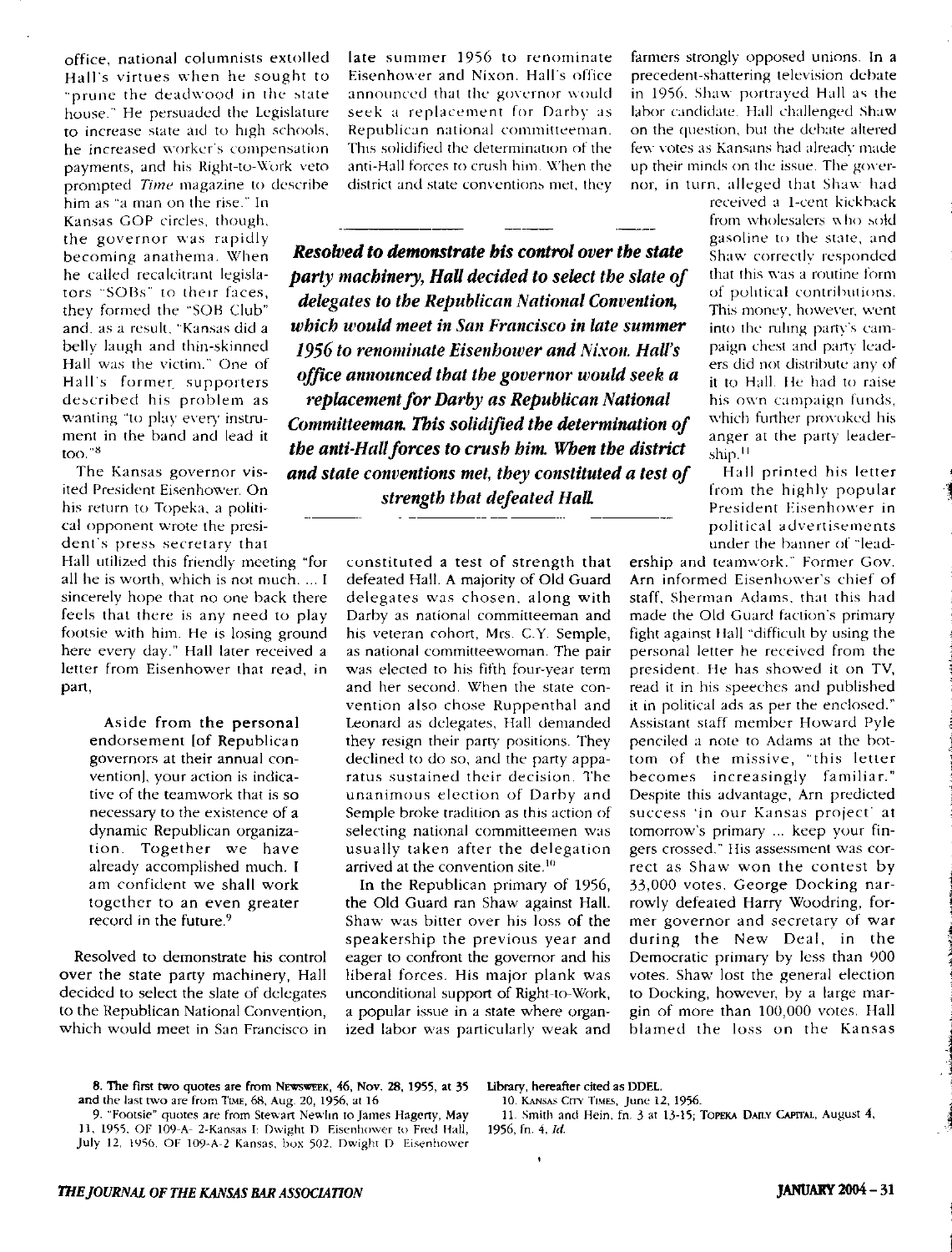Republican Party because: (I) it failed to follow the lead of Eisenhower on the national level; (2) the Old Guard destroyed the unity of the party, opening the way for a Democratic victory; and (3) Republican newspapers repeated the "irresponsible charges of the primary." Other observers main-

tained that the issues raised in the Republican primary demonstrated to large numbers of voters that neither Hall nor Shaw deserved to be governor. Hall had his greatest percentage of loss in western Kansas and rural and small town areas, The party split and the Right-to-Work issue were disastrow; to Hall and, eventually, to Kansas Republicans.<sup>12</sup>

The key issues in the primary were so vitriolic that Gov. Hall wrote the Kansas attorney general afterward, charging that

Shaw and certain members of the Legislature and others have made and caused to be printed, written, and other wise charged that I sold pardons and paroles, that certain boards and commissions of the State Government have entered into illegal contracts. Literature has been circulated attacking my patriotism and  $character - all of which were$ intended to expose me to public hatred, ridicule and deprive me of public confidence. These charges have been made Without evidence of any kind. In fact, you have requested evidence on such charges hut it has not been produced. I doubt if any governor in the history of the state of Kansas has heen charged with selling pardons and paroles in such a manner.

As governor. Hall planned an investigation and, when completed, he would ask the attorney general to "institute prosecution." "You know," he added, "that this direction from me [to prosecute] is mandatory. "13 This action prompted much speculation over Hall's doubtful political future,

Hall began a search for a new vocation immediately after his primary defeat and quickly explored possibilities in the Eisenhower administration. In December 1956, he sent Henry



Former Kansas Supreme Court Justice William A. Smith's resignation set up the "Triple Switch" of 1957.

Cabot Lodge jr, U.S. representative to the United Nations, a biography with a request for a position with that organization. Lodge responded that he would "find out what the prospects are for an appointment for a man of your caliher and will get in touch with you again' Lodge appeared to be in no hurry. however, as it was not until the following May that he reported that Andrew W. Cordier of the United Nations had notified him that because there were 21 new U.N. members, all open positions must go to these nations.

In January 1957, Hall visited New York City to see William L. White, son of Emporia editor William Allen White. to exploit this polrucal contact. At the same time. he contacted the Giessen and Boomer Columbia Lecture Bureau to arrange to go on the lecture circuit. The president. Edna Giessen, responded that the bureau would "do everything in our power to promote your interests in every way, not only financially but from the standpoint of your prestige and reputation," adding<br>that she thought "young

thought Republicans should get around the country more and I should like to be in a position to help as much as I can." The bureau arranged some speaking engagements for him before certain groups and with topics appropriate to his political interests.<sup>14</sup><br>Hall also

also visited with Eisenhower officials, investigating employment possibilities in Washington, D.C. He particularly expressed an interest in a foreign assignment. Federal patronage in Kansas was controlled by senators Schoeppel and Carlson and National Committeeman Harry Darby, The Republican party machinery in Kansas appeared more willing to accommodate Hall than were administration officials. An aide to Sherman Adams wrote his boss that "Carlson will see Harry Darby ... on Friday. While Carlson has no objection he feels

that Schoeppel must he consulted before Hall is offered any specific job." Schoeppel was on an extended trip to Latin America at the time. but a note at the bottom of the page instructed "please find out exactly the attitude of Darby and Semple on this" and another noted that "Harry Darhy Oks Hall for a post." Like Lodge, the administration in Washington appeared to he in no hurry to place Hall. The secretary of the Kansas Electric Cooperatives. with Old Guard maverick Lawrence Blythe as its president, endorsed Hall for undersecretary of interior in December 1956. Another Adams aide. Robert Gray, happily notified the coops in mid-January that "vou will he interested in knowing, if you haven't already learned, that Governor Hall has recently been

وستطاعت فالمقالسات

 $\frac{1}{4}$ 

j

Correspondence and Papers, 1956 folder, Kansas State Historical Society

December 19. 1956: Lodge to Hall. May 8. 1957, "everything in our power" quote from Edna Giessen to Fred Hall. (Nov 7, 1956). Coli 38, 1957-1962 and 1964 folder. 1956 folder. Kansas State Historical Society

<sup>12.</sup> Smith and Hein, note 3 at 13-15; "personal letter" quote from 13 Fred Hall to John Anderson Jr., n.d., Frederick L. Hall, Edward F Arn to Sherman Adams, August 6, 1956, OF 109-A-2, box Correspondence and Papers, 1956 f 502. DDEL: "irresponsible charges" quote from TOPENA DAILY CAPITAL, Aug 4, 1956, Docking primary victory vote from TIME, 68, Aug. 20, 14. Frederick L. Hall, Correspondence and Papers, Hall to Lodge, 1956, at 16. 1956; at 16.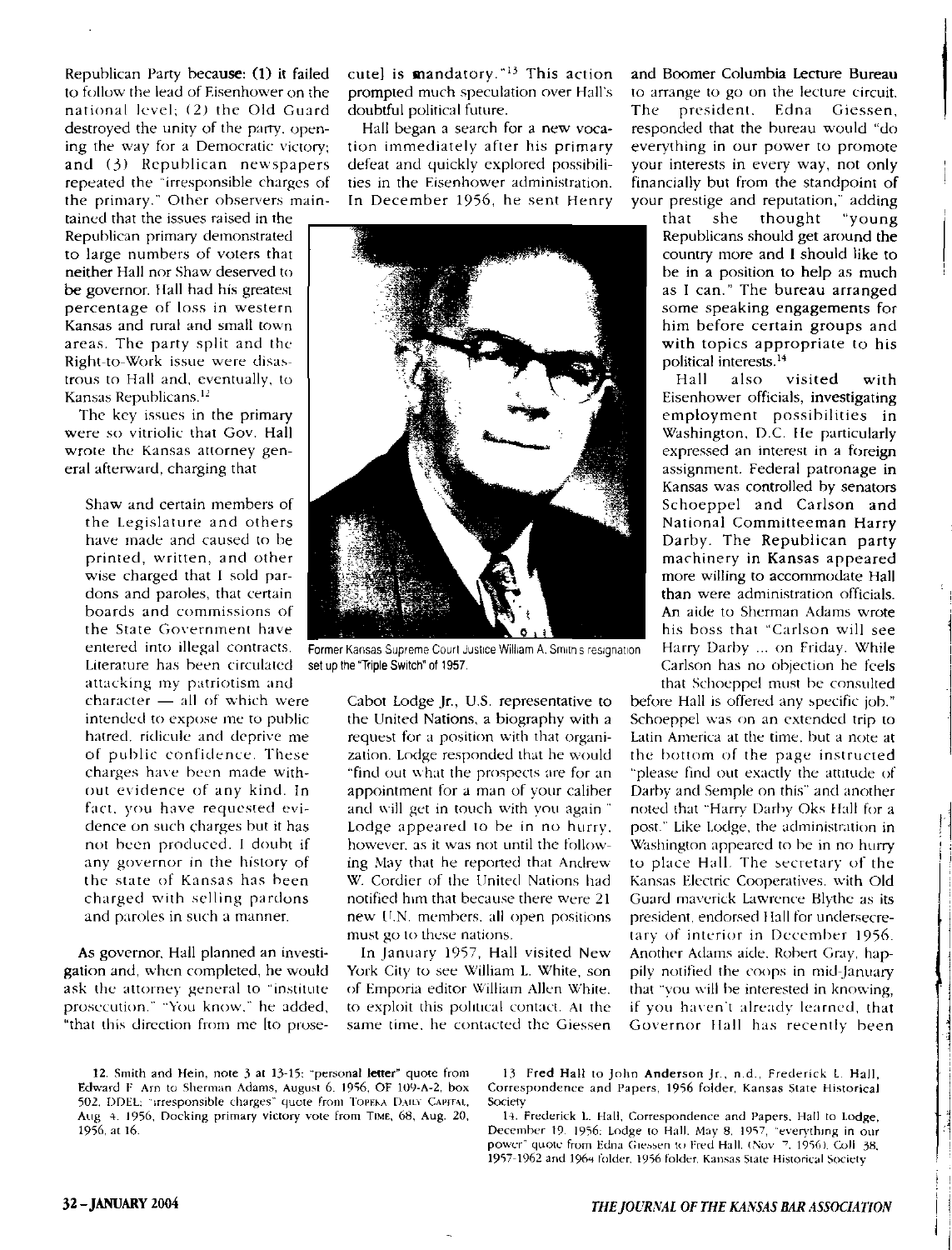appointed to the Supreme Court of the State of Kansas." Ten days before this exchange. Gray sent a memo to his boss, observing that "1 know that you will be pleased to learn that Hall was appointed to the Supreme Court in Kansas."<sup>15</sup> This solved the administration dilemma of finding a position for the maverick Republican.

In the midst of this search for employment. Gov. Hall's political ally, William Smith, notified him of his intention to resign from the Supreme Court While in the hospital recovering from surgery. Smith discussed this decision with his family and, given his physical condition. they strongly urged him to retire. If he waited until January 14, 1957, to retire, he believed Gov. Docking would replace him with A. Lewis Oswald, the Democrat who ran against Smith for his court seat in 1952. Smith considered this an intolerable situation and the justice was quoted as saying "if I resign. you can rest assured I won't let George Docking name my successor." He wanted a liberal as a replacement, so he discussed the dilemma with his son Don. a member of Hall's law firm. Don Smith had a conference with the governor about whom he would want to nominate 10 replace his father if he should retire before Halls term of office expired. Hall's immediate response was "how about

me?'! Smith, of course, had no objections, but Lt. Gov. John McCuish would have to be consulted about this unusual move.<sup>16</sup>

The third party to the switch, McCuish, was experienced in politics and, with his amiable disposition and connections, appeared on the threshold of a bright future in the Republican Party. He attended the public schools in Newton and enrolled at Wasbburn University, although he never received a degree. He bought the Evening Star in Hillsboro in 1931, and then sold it and purchased the Harvey County *News* in Newton the following year. McCuish discovered an interest in politics and became Republican Coumy chairman. In this position he actively worked for Alf Landon. then later for the election of Payne Ratner to the governorship The latter appointed him to the newly-established Department of Taxation and Revenue. He was chosen



Lt.Gov. John Bemdge McCuish became governor inthe "Triple Switch." He served as governor for 11 days from January 3 to the 14,1957.

its chair, and Supreme Court justice William Smith helped him operate "a smooth running machine" for the governor by serving as his "brains," another political intrusion hy Smith that many Kansans resented.

McCuish compiled a good military record in Italy in World War II, and the Army sent him to Japan in 1950 to help re-establish that country's newspapers. The veteran returned to Newton in 1952 to direct the Kansas presidential campaign for Eisenhower. He was a Hall man, but proper future actions could blot out this black mark with the party regulars.<sup>17</sup>

At this point McCuish also was hospitalized and treated for high hlood pressure in the Axtel Clinic in Newton. Hall had received Smith's resignation on the last day of Decem her but refused to confirm this to the press. He telephoned the lieutenant gover-

nor's doctor on Tuesday . january 1, 1957, to determine the patient's condition, then called Mrs. Cora "Sis" Mcc.uish to explain the plot. She discussed it thoroughly with her husband, and on Wednesday they agreed to participate

This was too good a secret to keep. Some' party regulars got wind of the agreement, and Wednesday night Sis and the doctor "answered a battering of telephone calls." On Thursday morning, McCuish was dismissed from the hospital. The head of the highway patrol drove the couple to Topeka in a patrol car. The IIalls and McCuishes visited Smith in Stormont-Vail Hospital, and at noon they were driven to the Capitol. A *Journal* reporter described Mrs. Hall as "smiling and charming, natty in a black suit and fur coat." She was dressed 10 celebrate her birthday. Hall immediately announced Smith's decision, tendered his own resignation as governor, and McCuish was sworn in to replace him. His first

official act was to appoint Hall to (he Supreme Court vacancy, and Supreme Court justice jay S. Parker administered the oaths of office. All this took place in a matter of minutes. McCuish was then saluted by a hastily-assembled National Guard unit with the traditional 21-gun salute. Most Republican politicians boycotted the festivities. *The Kansas City Star observed that "events* moved with bewildering speed" and was "the culmination of a deal in deepest secrecy."<sup>18</sup>

15. Quotes are from Robert Gray, memo to Governor Adams (Nov. "name my successor" quote from Moline fn. 1 at 34. 28, 1956), GF 121, box 476; Kansas Electric Coops to Dwight D. 17. Id. fn 4: "brains" quote from Richard Walker, John B. McCuish: Eisenhower (Dec. 20, 1956); Robert Gray to Kansas Electric Coops, Kansas Unknown Governor, ( January 17, 1957. OF 138, box 692, DDEL. THE KANSAN CITY STAR, on the 10-13, 19-20. other hand, erroneously reported on January 6, 1957 that endorsements 18. "Deep other hand. erroneously reponed on January 6. 1957 that endorsements 18. "Deepest secrecy" quote from KANSAS CITY STAR, Jan. 3, 6, 1957; from Schoeppel, Carlson. and Darby were not "forthcoming." "battering" quote from Wic

16. "How about me" quote from KANSAS CITY STAR. January 6, 1957;

Kansas<sup>.</sup> Unknown Governor, (senior paper: Bethel College. 1970) at

"battering" quote from WICHITA EAGLE, Jan. 4, 1957; TOPEKA JOURNAL, Jan. 3, 1957.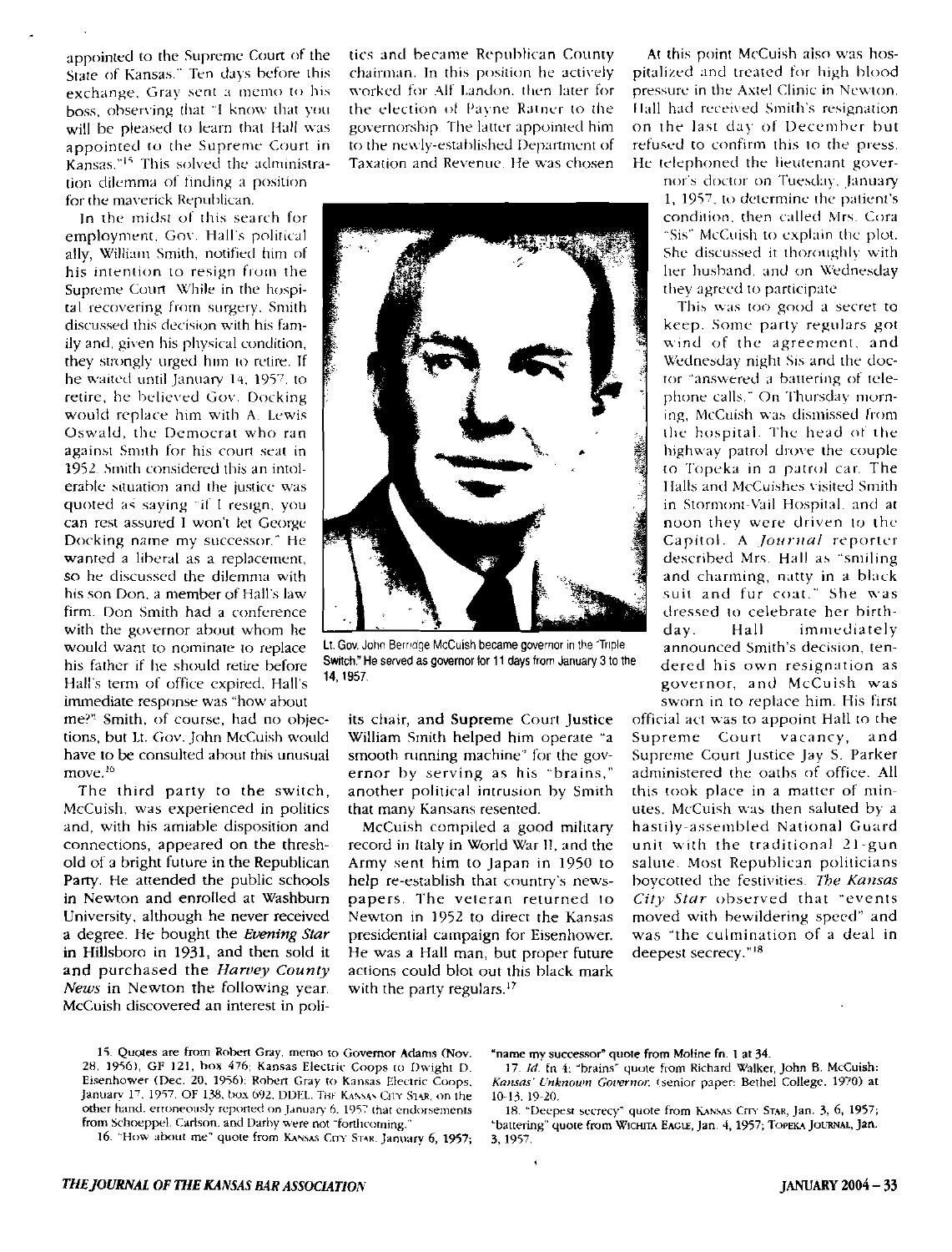what many considered an "immoral" betrayal. It was useless for Sen. John Potucek, vided the national committeeman promised not to run for the seat in the next election. Carlson was elected to the

Senate position in 1950 and immediately resigned as governor. The new chief executive, former Lt. Gov. Frank Hagaman, appointed him to fill out the term that Darby conveniently resigned. This sequence of events was accomplished in order for Carlson to gain a few days seniority over the other U.5. senators elected that fall. In addition, Arn had some convenient political resignations on his record, as noted earlier. Most Kansas Republicans agreed with Democratic state chairman Frank Theis who commented on the triple switch: "I thought I was a pretty good title attorney, but this is the greatest shift of titles I have ever seen in such a short time." He called it "the sucker shift  $-$  the thing Notre Dame used in football." Many politicians. such as former Gov. Woodring and Republican Party secretary Wilbur Leonard, had "no comment." Alf Landon thought it "fortunate for Fred, I think he will make a good justice," but noted that the chain of events was "a complete surprise to me."<sup>19</sup>

The *Kansas City Times* was less generous. finding the "sorry episode an inglorious end to an inglorious administration." The editor said "Hall's stormy career was wrecked on political manipulations He gave Kansas the most viok-ntlv and personally-partisan administration the state had ever seen. 'This inglorious end' signified a 'cal-

While there was nothing illegal lous disregard for the political decenabout this "triple switch," Kansans cies that are honored in Kansas."" He reacted immediately and bitterly over considered Hall to be "wholly without

a Democrat from Wellington, **The Pratt Tribune** *agreed that Kansas needed to* **the Hall followers have** a Democrat from Wellington, to Gill attention to the fact *remove its supreme court vacancies from politics* been screaming about that Frank Carlson had **and "name top jurists... not defeated, retired,** for many months, looks resigned as governor under **and "name top jurists... not defeated, retired,** for many months, looks resigned as governor under When U.S. Senator Clyde *believed the governor "should create a far better* includes all Republicans<br>Reed died in office in 1949, *coling for himself and for the barty to romain* who haven't approved Reed died in office in 1949, *feeling for himself and for the party to remain* who haven't approved Gov. Carlson appointed Harry **feeling for himself and for the party to remain** of Hall. Whoever they Darby to complete the **aloof from any such political arrangements which** are and whatever they remainder of the term, pro-<br>vided the national committee-<br>the waters of *Kansas*<br> $\frac{1}{2}$  *knowled the state of Kansas*<br>could use a few more of **the voters of Kansas. the voters of Kansas. the use a few more of** them to good advantage

> judicial temperament."<sup>20</sup> Emporia editor William A. White agreed with *Kansas City Times* correspondent Alvin McCoy that this was "a brazen, raw deal for Kansas justice" and that Kansans "would be shocked by the brazen maneuver." Editor Clyde Reed jr. of the *Parsons Sun* and soon to be a gubernatorial candidate, carefully observed that there was "seldom a dull moment" in Kansas political history, The *Salina Journal* labeled it the "Topeka Taffy Pull" and predicted:

Hall is a bright enough lawyer to make a good justice if he wants to be. But this cozy little party confirms the suspicion that he is a hum politician, The Kansas reaction to this taffy pull will be such that Fred Hall will be permanently benched  $-$  and not in the sense of [Thursday's] seating.

The *Wichita Eagle* described the scenario as "a march of the lame ducks," adding "whether these deals to high public office without voter sanction will react on the principals in future elections is to he seen The Kansas Democrats made lucrative political capital out of Republican miscues in the recent campaign and may do so again." The *Laurence Journal World* was convinced that voters would not approve of this "funny business" and Hall "today does not appear as a great, unselfish friend of the people," as he had once appeared to be. The editor continued,

> The Old Guard which right now,

I i

 $\overline{\phantom{a}}$  $\frac{1}{3}$ ! I i

 $\begin{array}{c} \begin{array}{c} \begin{array}{c} \begin{array}{c} \end{array} \\ \begin{array}{c} \end{array} \end{array} \end{array} \end{array}$ i

The *Pratt Tribune* agreed that Kansas needed to remove its Supreme Court vacancies from politics and "name top jurists ... not defeated, retired, 'deserving' politicians." The *Ottawa Herald* believed the governor "should create a far better feeling for himself and for the party to remain aloof from any such political arrangements which are likely to strike a hot chord of antagonism from the voters of Kansas. "21

On the other hand, the *Hutchinson News Herald* observed that "slick a trick as it is, however, no political realist can cry shame. It is a tradition in our government to take care of the lame ducks and here the lame ducks only took care of themselves." The Hays Daily News correctly reminded its readers that "Gov. Hall isn't doing anything opponents in his own party wouldn't do if they were in the driver's seat. They brought about his defeat for renomination This time it is Hall's turn to tag them." More importantly many editors agreed that the episode made even more obvious the need to reform the process of selecting judges.

"Public reaction. as polled by those close to politics over the state," the *Kansas Citv Times* editorialized, "has been universally bad to Hall's maneuver to put himself, a defeated governor, on the Supreme Court. Some of his opponents have almost blown gas-

20. KANSAS CITY TIMES, Jan. 4, 1957.

19, "Sucker shift" quote from TOPEKA DAILY CAPITAL, Jan. 4, 1957; 21. These and editorial opinions in the following paragraph are<br>Landon quote from KANSAS CITY STAR, Jan. 3, 4, 1957. Summarized in the EMPORIA GAZETTE. Jan. summarized in the EMPORIA GAZETTE, Jan. 5, 1957 and TOPEKA DAILY CAPITAL, Jan. 7, 1957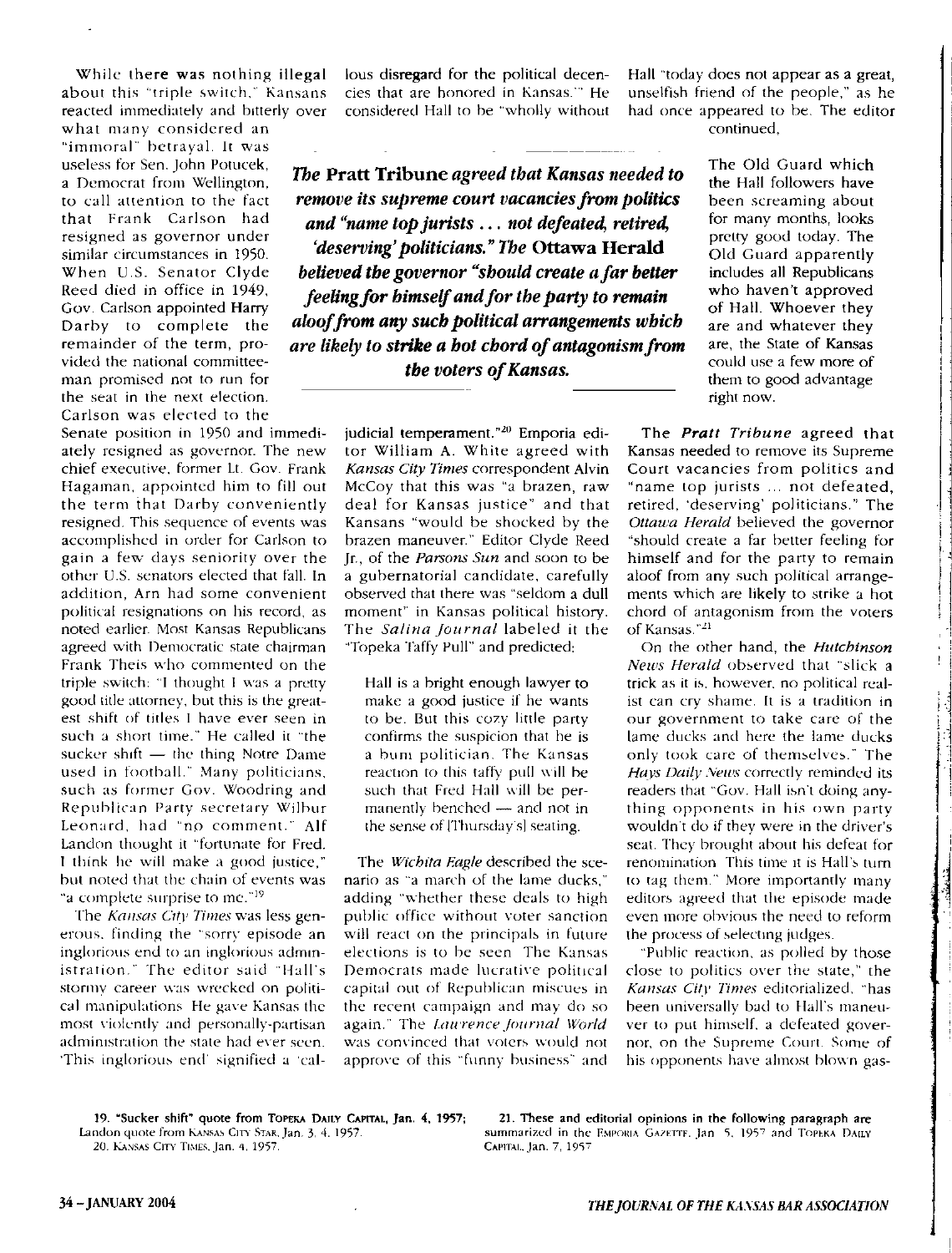the "jump," the editor claimed. (1) the At the end of March, the lower house chairman of the judiciary committee of

pohtically and now there *a constitutional amendment to the voters.*<br>were "some bitter comments expressed" about him, with lawyers wanting

"to change the selection of judges." The Pratt Tribune also pointed out that this "shocker" came just as "the bar association was considering a plan 10 appoint district and Supreme Court justices from recommended attorneys instead of electing them." Alvin McCoy' of the *Kansas Citv Times* hoped ··the sorry events could result in constitutional changes that will take the Supreme Court out of politics, and prevent such schemes forever."<sup>22</sup>

In 1940 Missouri pioneered in the so-called Merit Plan for selecting judges in a nonpartisan manner, but by 1971 only 11 states had followed suit. Voters often were reluctant to relinquish their right to choose justices through the traditional ballot box.

The Kansas Bar Association (KBA) had been working on a method similar to the Missouri idea, The Triple Switch made their approach more acceptable to Kansans and also accelerated their efforts to develop a feasible plan of reform. After the exchange of offices, 30 senators endorsed the reform proposal. On March 1, 1957, the upper chamber voted 33 to four to support the Senate concurrent resolution to

senate would give "careful scrutiny" to added a few minor changes and the governor's commission on constitu-

office for the next Senate to **The Kansas Bar Association (KBA) had been** change in governors "a little confirm and some were **The Kansas Bar Association (KBA) had been** chan a year ago." The unhappy that one of the *working on a method similar to the Missouri idea***.** KBA endorsed the proposal two he had named to the *The Trinle Suitch made their antiroach more* <sup>five</sup> to one because it con two he had named to the **five to one because it concerns the five to one because it concerns the five to one because it concerns the** *The Triple Switch made their approach more* **<b>formed** to its code of judicial cof-independent was one *acceptable to Kansans and also accelerated their build to its code of paddicial* of the biggest liquor dealers *acceptable to Kansans and also accelerated their* ethics in removing justices in the state); and (2) there *efforts to develop a feasible plan of reform.***... On** from the realm of partisan would be a renewed effort *March 1 the upper chamber roted* 33 to four to **politics**.<sup>24</sup> would be a renewed effort *March 1 the upper chamber voted* **33** *to four to* **<b>politics.<sup>24</sup>** to enact a constitutional the sene of the upper examed role of sene of sen. Potucek, voted for **So chace a commentument of support the Senate concurrent resolution to present** the proposal, but cautioned state courts out of politics. *the voters with a referendum.... the lower house* that he "reserved the right to The *Wichita Eagle* noted added a faw minor changes and andonsed it **99 to** advise people to vote against The *wiching eagle* noted **added a few minor changes and endorsed it 88 to** advise people to vote against that the Kansas har, as a the measure," He and fellow whole, had opposed Hall **34, just barely the two-thirds necessary to propose** partisans claimed the system

> endorsed it 88 to 34, just barely the two-thirds necessary to propose a constitutional amendment to the voters.

> The plan established a nonpartisan committee, with the KBA electing one delegate from each of the state's congressional districts and the governor choosing one nonlawyer from each district. The lawyers across the state would elect one of their own as chairman. The committee would send three names to the governor to select one within 90 days, or the chief justice would make the selection. After serving at least 12 months in office, giving time for the voters to become familiar with the candidate's voting record, (assuming they would educate themselves on this question), the justice would stand for election on a nonpartisan ballot in the next general election. The system would apply to the Supreme Court and all other state appellate judges.<sup>23</sup>

> There seemed to be no overwhelming enthusiasm for the proposal. No one doubted Hall's qualifications for the Supreme Court, but there was widespread disgust over the manner of his appointment. As a former member

kets." There would be two results from present the voters with a referendum. Tof the state Supreme Court and current<br>the "jump." the editor claimed. (1) the TAT the end of March, the lower house Tchairman of the judiciary

Hall appointees (he had under the had under the mail revision expressed it, just nominated 51 people to the total this resulted from the "blitz"

> would "bar election of Democrats to the Supreme Court." Potucek was joined by Fayette Rowe. Republican

of Columbus, who railed against the proposal for 25 minutes on the Senate floor. He insisted that this would remove the people's "God-given right to elect their own judges" and support for the plan was not justified merely because Justice Hall slipped onto the bench." He further warned that, under the Missouri Plan, "IBoss Toml Pendergast named the judges in Kansas City."

Both Potucek and Rowe, in crossexamining Sen. Wilfred Wiegle of Emporia, one of the plan's sponsors, forced him to admit that under the current partisan system about 70 percent "of Kansas judges today get their seat by appointment." The *Wichita Eagle* noted that many observers believed the voters would not accept the proposal in the election of 1958, except for the fact that the Triple Switch was still on their minds.<sup>25</sup>

Meanwhile, the Republican Party had not denied renomination to one of its governors since Clyde Reed in 1930. This convinced Hall he should seek vindication for his record as governor by running in the Republican primary in 1958. On April 1, after a

**22. "Reaction" quote from KANSAS Crry Times, Jan. 5, 1957; "bitter 24. Hugo T. Wedell,** *Non-Partisan Selection of Justices***. JKBA, 26, menents" quote from Wichma EaGLE, Jan. 4. 1957, McCoy and Pratt May 1958, at 359.** 

editor are cited in EMPORIA GAZETTE. Jan. 5, 1957;<br>23. SENATE JOURNAL, 1957, p. 16; HOUSE JOURNAL, 1957, p. 367 This Potucek quote from TOPEKA STATE JOURNAL, March 1, 1957; Rowe quote Potucek quote from TOPEKA STATE JOURNAL, March 1, 1957; Rowe quote

comments<sup>-</sup> quote from WICHITA EAGLE, Jan. 4, 1957, McCoy and Pratt editor are cited in EMPORIA GAZETTE, Jan. 5, 1957).

was later changed to allow districts to choose their method in selecting from WICHITA EAGLE, Nov. 6, 1958. their judges.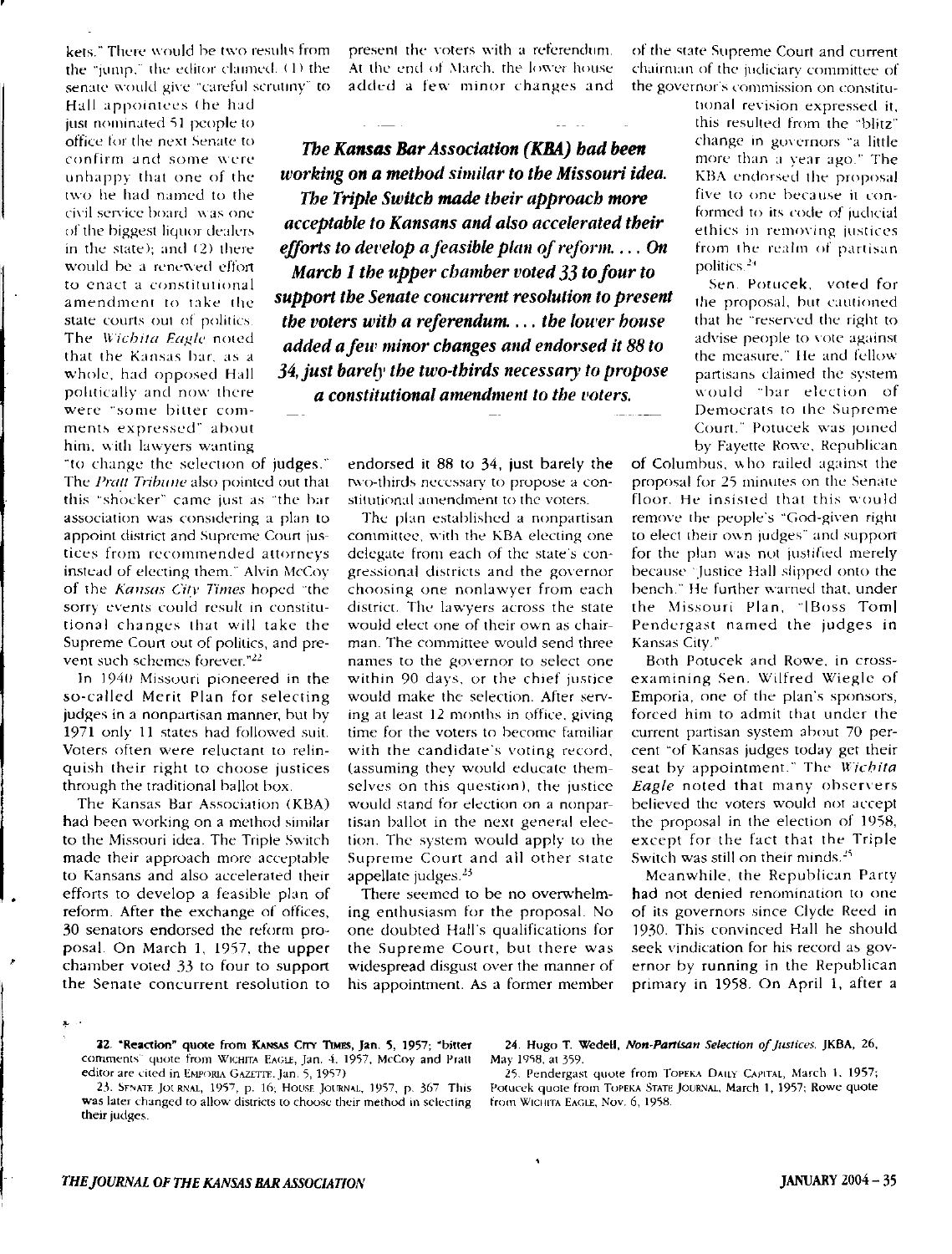bare 14 months on the bench, he tendered his resignation from the court to Gov. Docking. Rumors were rife that this would occur and the Democratic governor had already offered the position to Frank Theis. Democrat Theis was his party's state chairman and national committeeman and, not wish-

ing to relinquish these posts, he declined the honor. Docking immediately turned to Schuyler Jackson, then dean of the Washburn School of Law, who accepted and became the first Democrat to sit on the high court since 1943. The *Topeka Daily Capital*  noted that the switch from

Hall to Jackson was "handled with a planned dispatch highly reminiscent of the now famous 'triple play." In naming Jackson, Docking reminded Hall that "this is one of our moves to take the court out of politics and administer the law (which had not yet been approved) as the people desire." Not exactly: Jackson was an important Democrat and certainly the original selection of Theis was politically motivated. Despite Bill Smith's efforts and fervent desire, his seat was taken by a Democrat.<sup>26</sup>

Clyde Reed jr., publisher of the *Parsons Sun* since his father's death, was Hall's principal opponent in the primary. During the campaign both Reed and Hall carefully refrained from attacking each other in an effort to avoid further damage to the party. Reed maintained the "high road" throughout the campaign process. Roth he and Hall devoted most of their time to attacking the Docking administration. Hall particularly claimed that the Democrat had brought Kansas state. city. and county governments "to the brink of financial disaster." Hall. however, could not shake his negative image in the minds of Republicans. Reed swamped him in the August primary with a five-to-one majority. In his loss to Shaw two years earlier. Hall received 42 percent of the vote; he now received only 18 percent. Former Gov. Landon, an early Hall supporter, seemed to speak for many Republican regulars when he refused to endorse his former ally. The "Old Fox" stated "I didn't approve when Ed Arn went on the Supreme Court then resigned to run for governor because I don't think the Supreme Court should be used as

... the judicial selection amendment successfully *slipped through 132,000to 96,000. The judicial selection process for supreme court justices approved in* 1958 *has continued unchanged to the present day.* 

> a stepping stone for other political offices." He could not sanction Hall's political maneuvers either.<sup>27</sup>

> Reed anticipated leading a united party against Docking but failed to gauge the strong lahar vote against Right-to-Work that year. As the *Kansas City Times* noted, in the fall of 1958 there seemed to be two separate races: one for governor and one for the Republican effort to approve a Rightto-Work amendment. a drive opposed by Democrat Docking. There was a limit of three constitutional amendments on a general election ballot. In 1958 they were, (1) the judicial selection process. (2) Right-to-Work, and (3) development of water resources. The union question became the predominant issue as organized lahor fought it bitterly in Kansas and in four other states that fall. Winning in all but the sunflower state. Some union leaders sought to convince their followers to oppose all three amendments to make certain that the hated Right-to-Work went down to defeat. Smith vehemently deplored this effort because he believed that each issue should be decided on its merits. Union leaders were especially active in the eastern, industrialized part of the state in getting out the vote. $28$

The "dramatic upset of **the** election," according to the *Kansas City Times.* was the tremendous vote hy organized labor in Wyandotte County against the Rightto-Work amendment, which, in turn, gave Docking a large majority there. Republicans won statewide on Right-to-Work, but it cost them dearly. Docking

> emerged the victor and thus became the first Democratic governor in the history of the state to succeed himself. In Wyandotte County, Democrat Newell George upset Republican Errett P. Schrivner for the congressional seat of the first district; J. Floyd Breeding withstood the challenge of Clifford Hope Jr. in

the fifth district: and Democrat Denver Hodges of Coffeyville won his election in the third district, making the Kansas delegation to Congress evenly split three and three. This was a political phenomenon not seen since the Democratic halcyon days of 1934 when the division was three Democrats and four Republicans. Almost as an afterthought, the judicial selection amendment successfully slipped through 132,000 to 96,000. The judicial selection process for state Supreme Court justices approved in 1958 has continued unchanged to the present day.<sup>29</sup>

During his 11 days as governor, John McCuish conferred with the Democratic governor-elect, then appointed William Salome of Wichita as director of the Kansas Department of Administration because he was Docking's choice for the position. This was his only achievement as governor, other than his appointment of Hall to the court. Following the Triple Switch, Republicans believed the Newton man was untrustworthy. He returned to Newton, "tarred with the same brush as the Hall chicanery received." McCuish sold his newspaper and entered the oil business. lie never held political office again and died of a stroke at the age of  $55.^{30}$ 

Fred IIall moved to California following his primary defeat in 1958, became an executive for the Aerojet

- 26. WICHITA BEACON, April 7, 1958; TOPEKA STATE JOURNAL, April 7. 28. KANSAS Crrv TIMES, Nov. 5. 1958. 1958; KANSAS CITY STAR, April 7, 1958; "triple play" quote from TOPEKA *29 Id.;* TOPEKA DAILY CAPITAL, Nov. 5, 1958.<br>Daily Capital, April 8, 1958. **20 ld. 20 ld. 20 ld. 20 ld. 20 ld. 20 ld.** Sol. Newton Kansan, Jan. 4, 195
- 27. TOPEKA STAFF JOUKNAL. April 7, 1958; TOPEKA DAILY CAPITAL, April 8, Aug. 5. 1958; Landon quote *Id* April 8.
- 
- 
- 30. Newton Kansan, Jan. 4, 1957; Walker, fn. 17 at 31.

 $\mathbf{l}$ I